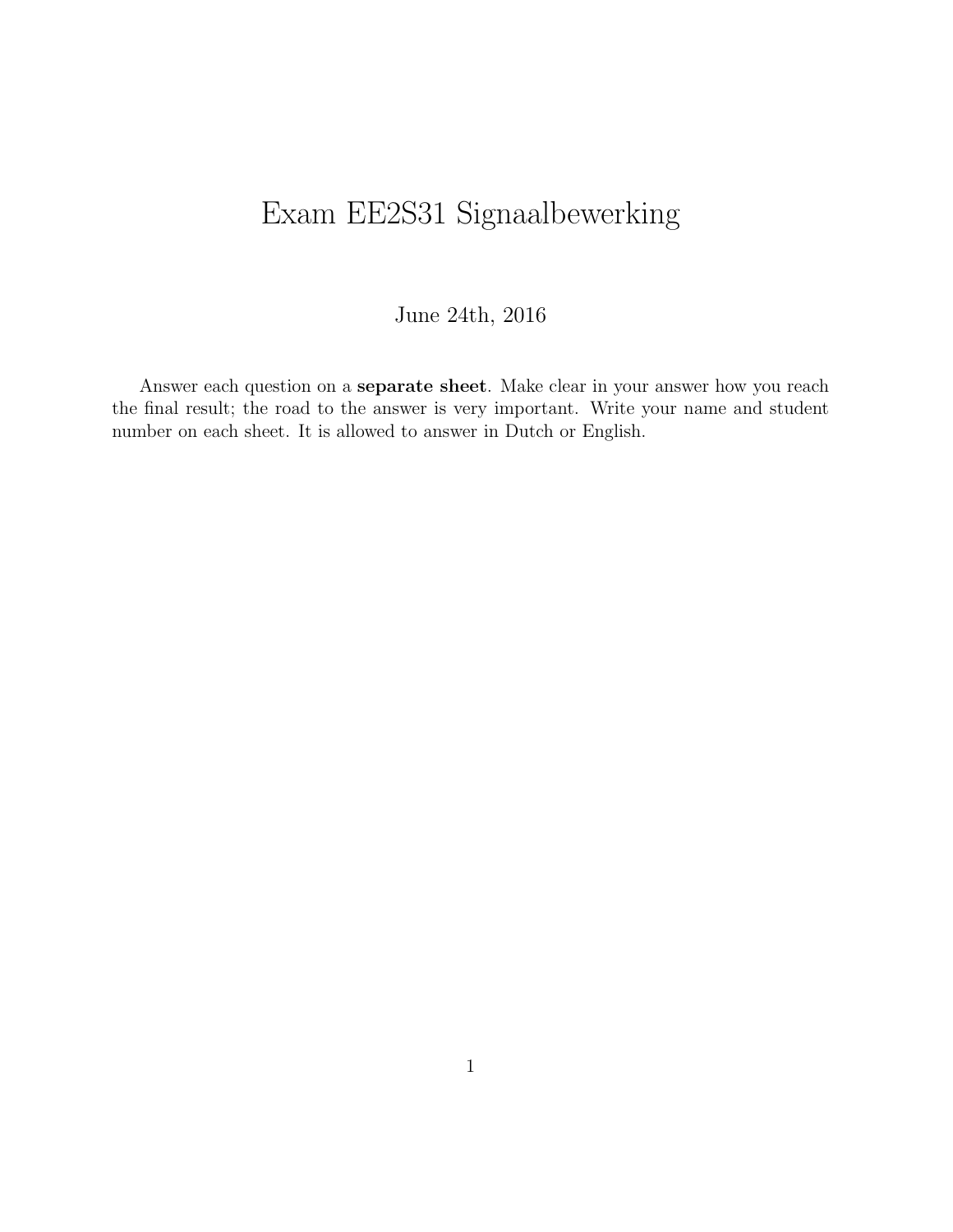### Question 1 (8 points)

Given are two exponentially distributed random variables  $X$  and  $N$  with probability density functions (pdfs)

$$
f_X(x) = \lambda e^{-\lambda x} \quad \text{for } x \ge 0
$$

and

$$
f_N(x) = \lambda e^{-\lambda n}
$$
 for  $n \ge 0$ .

(2 p) (a) Calculate the moment generating function  $\Phi_X(s) = E[e^{sX}]$ .

(2 p) (b) Determine  $E[X]$  and  $E[X^2]$ .

Although we are interested in  $X$ , we can only observe the process

$$
Y = X + N.
$$

Therefore, we would like to derive an estimator for X based on the observed realization of process Y.

(1 p) (c) Show that the process Y has an Erlang distribution, that is, show that its pdf equals

$$
f_Y(y) = \begin{cases} \lambda^2 y e^{-\lambda y} & \text{for } y \ge 0\\ 0 & \text{otherwise.} \end{cases}
$$

Hint: You might want to make use of the fact that the moment generating function of an Erlang distribution  $f_Y(y)$  is given by  $\Phi_Y(s) = \left(\frac{\lambda}{\lambda-s}\right)^{s}$  $\frac{\lambda}{\lambda-s}\big)^2$ 

The joint pdf  $f_{X,Y}(x, y)$  between processes X and Y is given by

$$
f_{X,Y}(x, y) = \lambda^2 e^{-\lambda y}
$$
 for  $0 \le x \le y \le \infty$ .

(3 p) (d) Determine the MMSE estimator  $E[X|y]$ .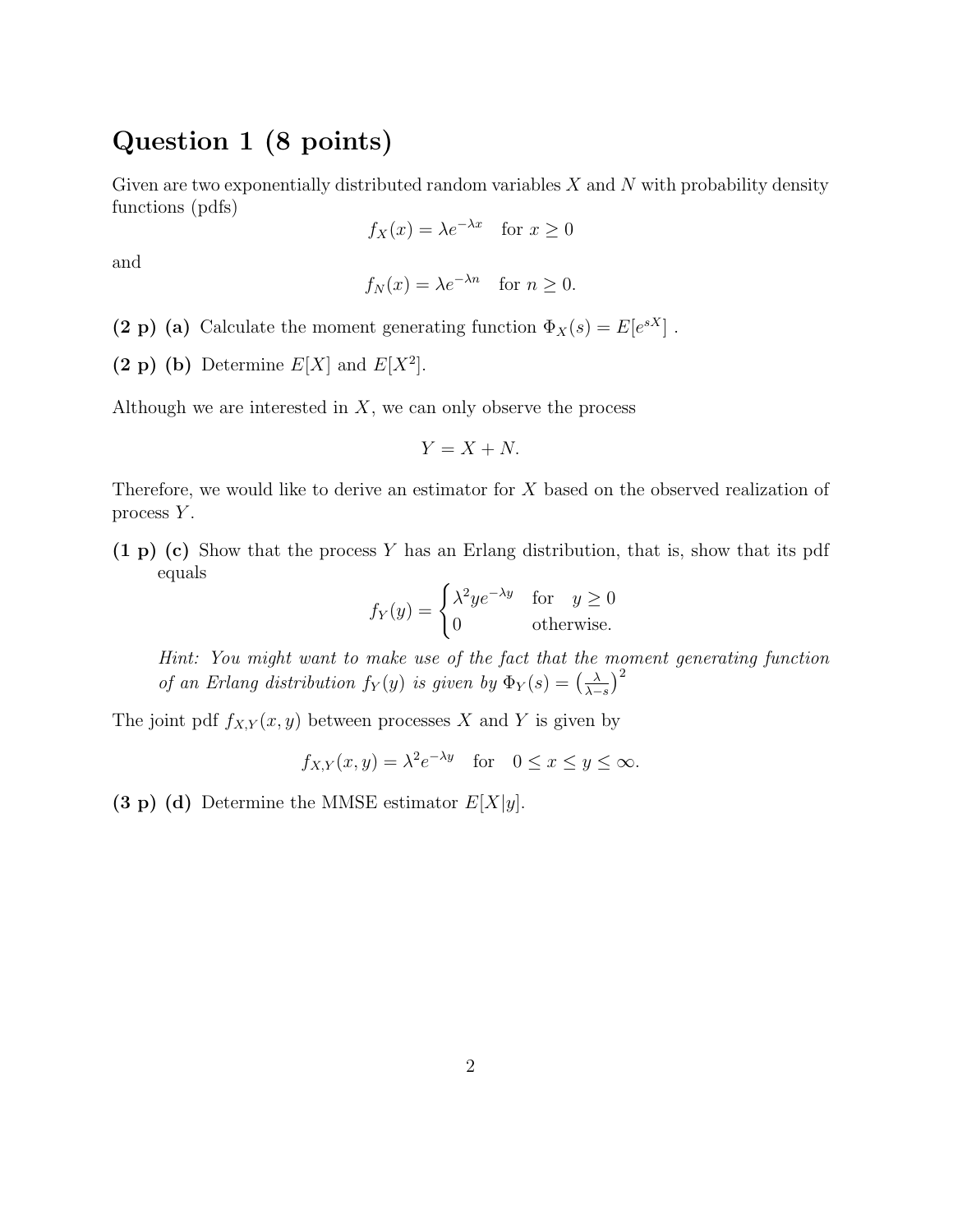

Figure 1: Given LTI system.

#### Question 2 (8 points)

Consider an application where a signal  $x[n]$  is communicated from a transmitting device to a receiving device. Signal  $x[n]$  is considered to be a realization of the stochastic zero-mean process  $X[n]$  with autocorrelation function

$$
R_X[k] = \sigma_X^2 \delta[k+1] + 3\sigma_X^2 \delta[k] + \sigma_X^2 \delta[k-1].
$$

For efficiency, prior to transmission, process  $X[n]$  is first decorrelated with a filter with impulse response  $h[n]$ , leading to a process  $Y[n]$ . This is visualised by the LTI system in Figure 1.

(2 p) (a) Give the magnitude response  $|H(f)|$  of the filter that leads to a decorrelated process  $Y[n]$  with variance  $\sigma_X^2$ .

Assume now that the impulse reponse  $h[n]$  is given by  $h[n] = \delta[k-1]$ , while  $R_Y[k]$  is now unknown and  $R_X[k]$  is still given by

$$
R_X[k] = \sigma_X^2 \delta[k+1] + 3\sigma_X^2 \delta[k] + \sigma_X^2 \delta[k-1].
$$

(3 p) (b) Give the crosscorrelation function  $R_{XY}[k]$  and the autocorrelation function  $R_Y[k]$  for this situation.

Now we consider an AR-system with  $X[n]$  an uncorrelated zero-mean Gaussian noise process with variance  $\sigma_X^2$  and IIR impuls response  $h[n] = a^n u[n]$ , with  $u[n]$  the unit step function and  $|a| < 1$ .

- (1 p) (c) Calculate the crosscorrelation function  $R_{XY}[k]$ .
- (2 p) (d) Calculate the autocorrelation function  $R_Y[k]$ . Hint: You might want to use the generalized expression for the geometric series, given by

$$
\sum_{k=a}^{b} r^k = \frac{r^a - r^{b+1}}{1-r}.
$$

for  $|r| < 1$ .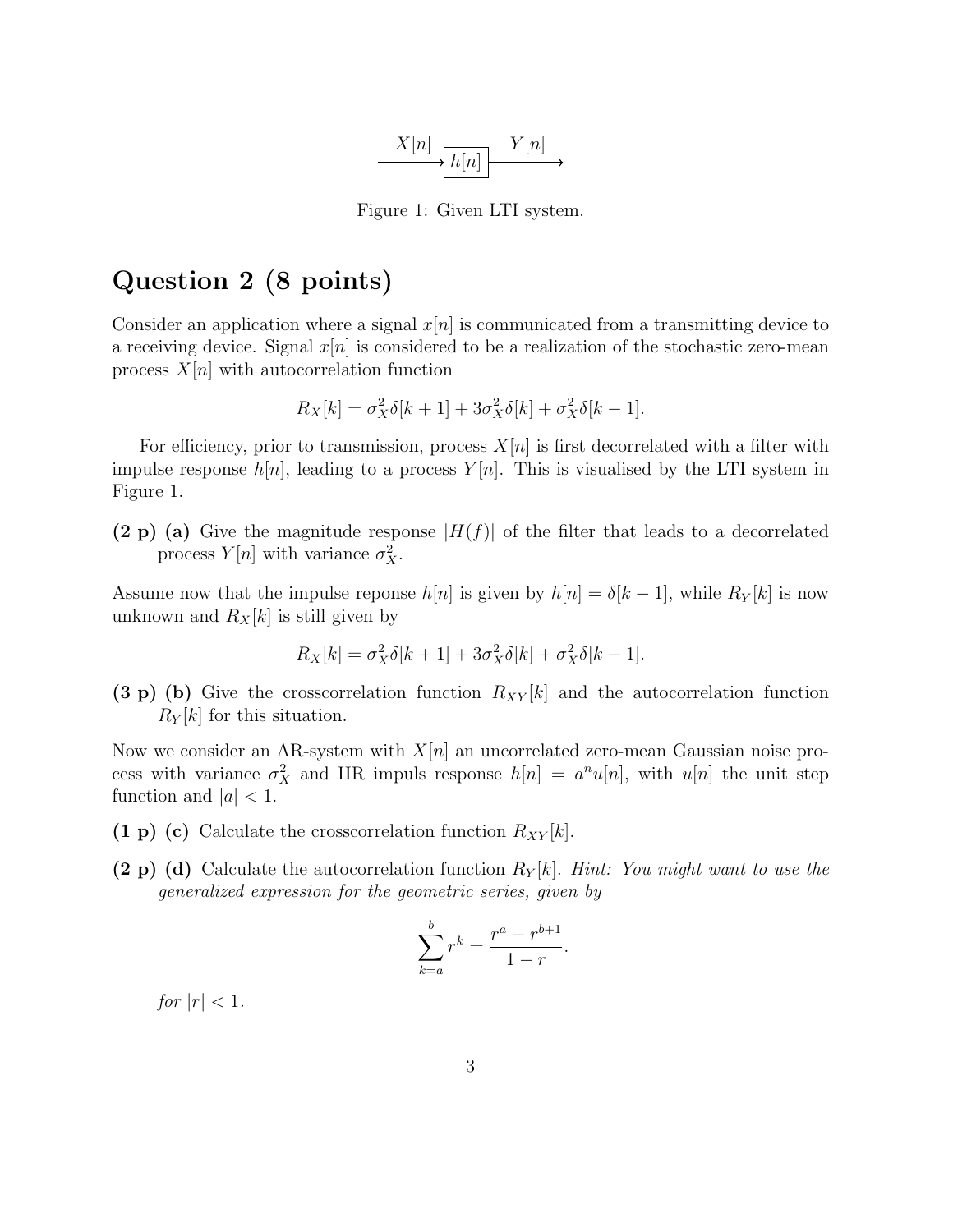

Figure 2: Block diagram of a one-bit delta modulator.

## **Question 3 (9 points).** The total transfer function of the  $\overline{3}$  (9 points).

Consider the oversampled one-bit  $D/A$  convertor of which the discrete-time computational In this figure the combination of the unit delay and the noise signal  $N(z)$ , which represents quantisation noise, models the process of sampling and one-bit quantisation. The causal  $\frac{1}{1}$ transfer function is given by<br> model is depicted in Figure 2. The  $A/D$  convertor is referred to as a *delta modulator* (DM). LTI filter  $H_{\text{acc}}(z)$  is an accumulator, the digital equivalent of an integrator, of which the

$$
H_{\rm acc}(z) = \frac{z}{z-1}.
$$

The output  $C(z)$  of the DM is a one-bit code ( $\pm 1$ ). The reference signal  $R(z)$  is a staircase<br>approximation of the input signal  $X(z)$ . As a consequence, the decoder of the DM consists  $\frac{1}{2}$  approximation of the input signal  $X(z)$ . As a consequence, the decoder of the DM consists **Assignment 2.2.** To obtain the quantized version of the input signal, we have to integrate the of an accumulator, followed by low-pass filtering to reject the out-of-band components due to oversampling.

- $(1 p)$  (a) What would be the advantage of quantising the signal as depicted in Figure 2 as compared to directly quantising  $X(z)$ ?
- (1 p) (b) Explain why oversampling improves the SNR. Motivate why every doubling of the sampling frequency results in approximately 3 dB SNR improvement.

The total transfer function of the DM can be expressed as

$$
R(z) = H_X(z)X(z) + H_N(z)N(z),
$$

where  $H_X(z)$  and  $H_N(z)$  are the transfer functions of the input signal  $X(z)$  and quantisationerror signal  $N(z)$  to the reference (approximation) signal  $R(z)$ , respectively.

(2 p) (c) Give expressions for the transfer functions  $H_X(z)$  and  $H_N(z)$ .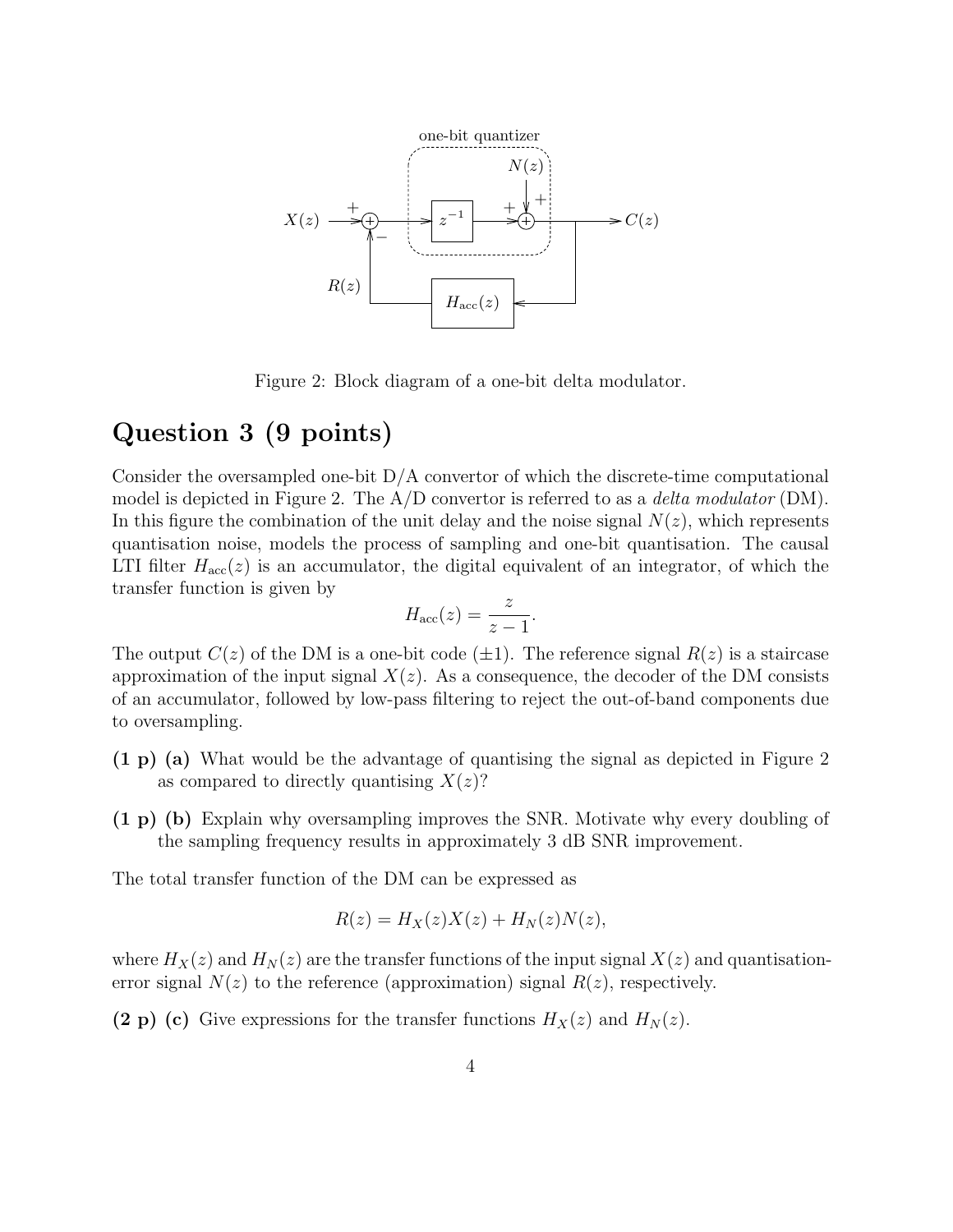

Figure 3: Block diagram of a one-bit sigma-delta modulator.

 $|H_N(\omega)|.$ (1 p) (d) Give expressions for and a sketch of the magnitude response  $|H_X(\omega)|$  and

ing. To reach this, one "colors" the noise such that most of the noise power is shifted outside the base band (the band of interest), so that it can be filtered afterwards. Noise shaping filter to reject the out-of-band components. We can further improve the signal-to-noise ratio considerably by implementing noise shapcan be implemented by using the *sigma-delta modulator* (SDM), of which the discrete-time computational model is depicted in Figure 3. The decoder in this case is simply a low-pass

- (2 p) (e) Give expressions for the transfer functions  $H_X(z)$  and  $H_N(z)$  for the SDM, the transfer functions of  $X(z)$  and  $N(z)$  to the output  $C(z)$ , respectively.
	- (1 p) (f) Give expressions for and a sketch of the magnitude response  $|H_X(\omega)|$  and  $|H_N(\omega)|$ for the SDM.

With the SDM, each doubling of the sample frequency results in an approximate gain of the SNR of 9 dB (3 from oversampling and 6 from noise shaping).

with the 1-bit SDM, what should be the minimal oversampling rate to achieve this? (1 p) (g) If we wish to obtain an output SNR of 96 dB (SNR for standard 16-bit PCM)